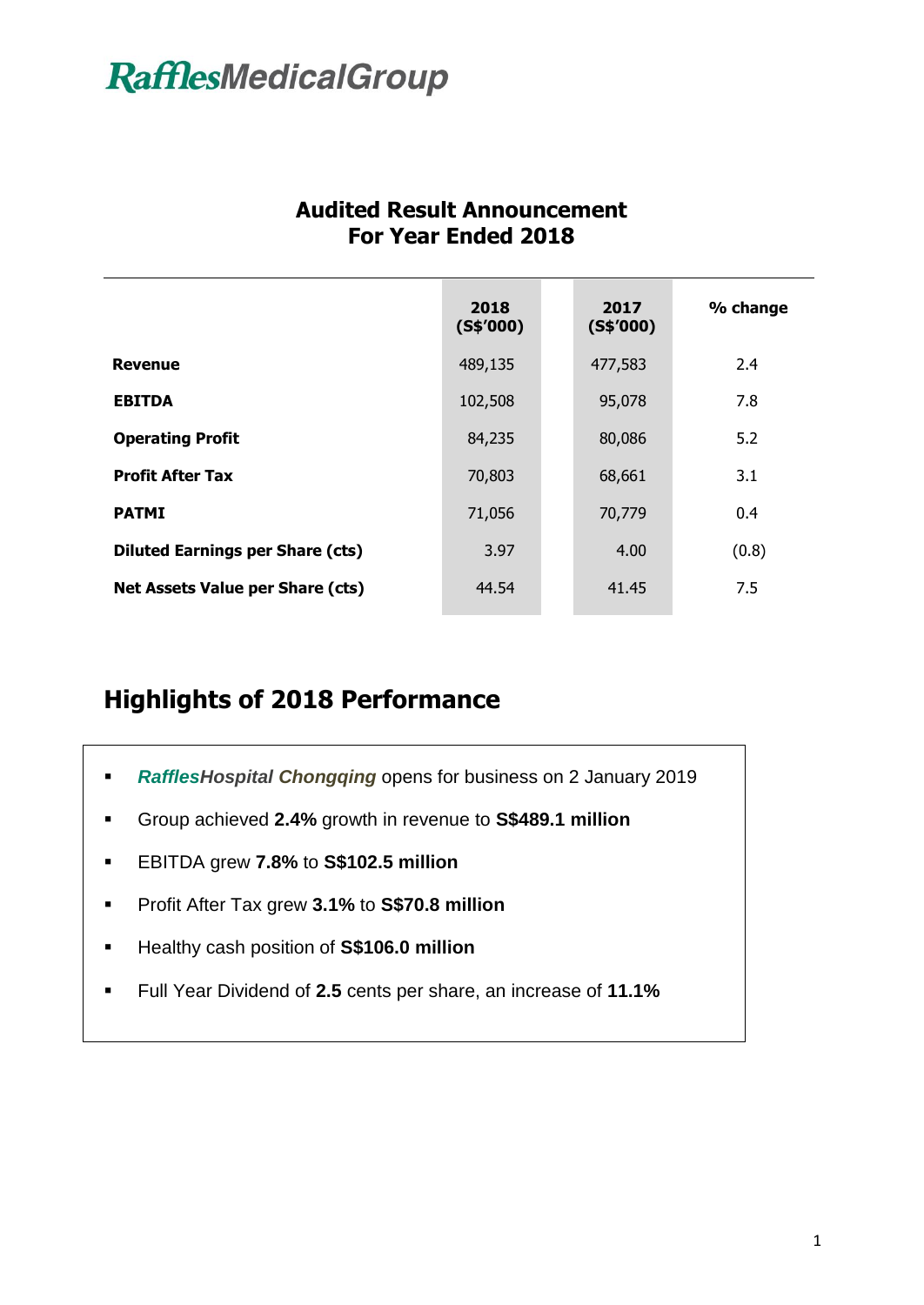#### **MEDIA RELEASE**

### *RafflesMedicalGroup* **Recorded EBITDA Increase of 7.8% for Full Year 2018** *RafflesHospital Chongqing* **Opens on 2 January 2019**

Singapore, 25 February 2019 – *RafflesMedicalGroup* (the Group), a leading integrated healthcare organisation in Asia, registered a revenue growth of **2.4%** from **S\$477.6** million in 2017 to **S\$489.1** million in 2018.

Revenue for Healthcare Services division recorded a revenue increase of **6.0%**, while the revenue of Hospital Services division decreased marginally by **0.8%**. Increase in revenue from Healthcare Services division was due to contributions from a new contract to provide air borders screening services as well as the addition of new corporate clients.

The Group's EBITDA increased by **7.8%** from **S\$95.1** million in 2017 to **S\$102.5** million for 2018. The net profit after tax attributable to owners of the Company increased marginally to **S\$71.1** million in 2018, due to higher tax expense and additional depreciation arising from the recently completed *RafflesSpecialistCentre*.

The continued strong operating cashflows generated from the Group's business operations contributed to a healthy cash position of **S\$106.0** million. This was after accounting for the distribution of dividend of **S\$15.6** million and payment of **S\$101.0** million for investment properties under development as well as capital expenditure for business expansion in 2018.

The Directors are pleased to recommend a final dividend of **2.0** cents per share amounting to approximately **S\$35.9** million for the year ended 31 December 2018. Including interim dividend of **0.5 cent** per share paid in September 2018, the total dividend for the financial year ended 31 December 2018 will be **2.5** cents per share, an increase of **11.1%** as compared to the previous year.

The Group is pleased to announce that its 700-bed *RafflesHospital Chongqing* obtained the requisite regulatory approvals on 29 December 2018. On 2 January 2019, *RafflesHospital Chongqing* opened its doors to patients. It will progressively open more beds and facilities in response to demand from patients and corporate clients.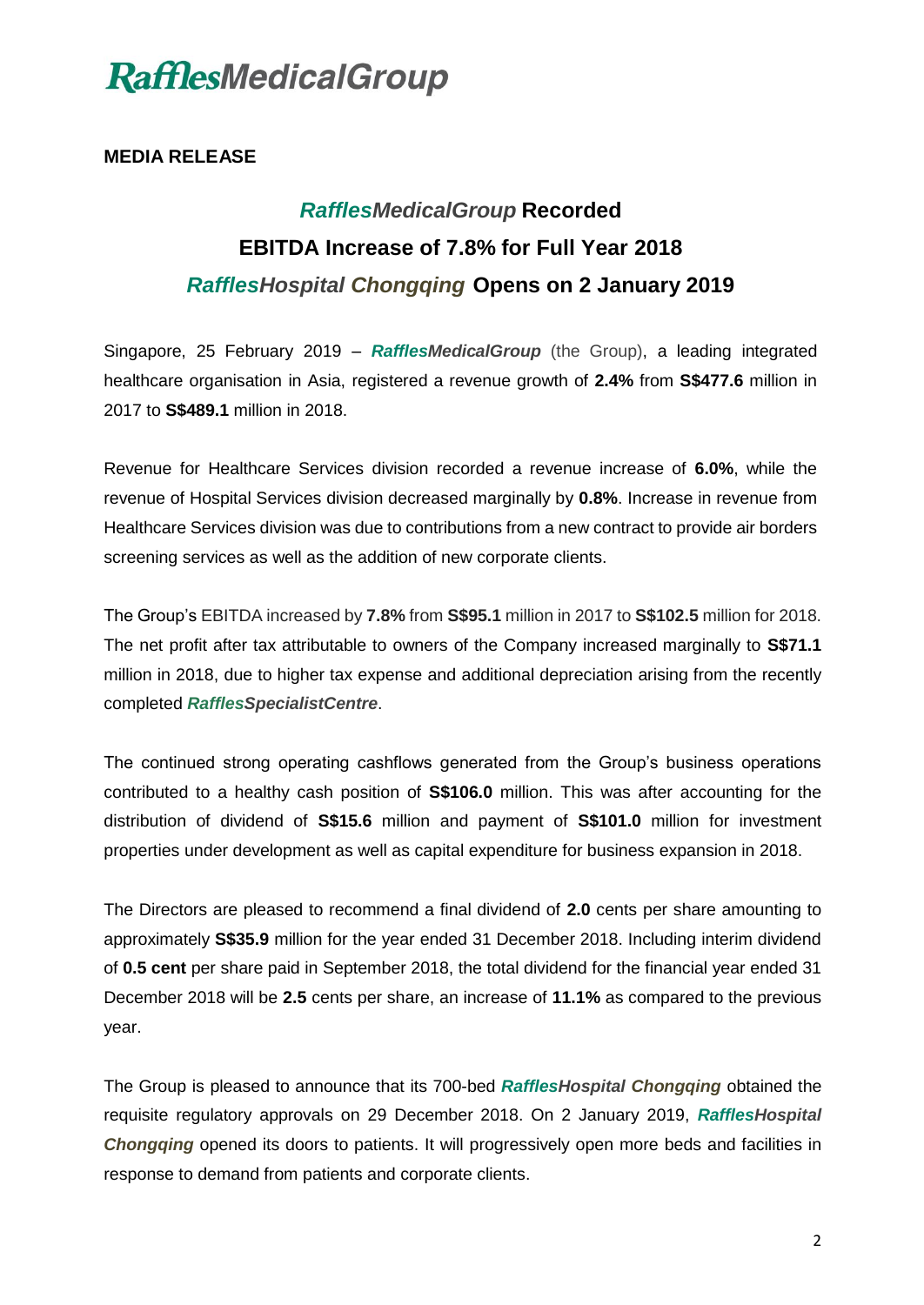*RafflesHospital Singapore* completed the adjoining *RafflesSpecialistCentre* in early 2018. Renovation works were carried out in the existing hospital building to improve patient experience, and it is expected to be completed by mid-2019. The expanded outpatient and inpatient capacities will enable *RafflesHospital* to meet the growing healthcare needs of locals and expatriates.

*RafflesMedical* embarked on a journey of digitalisation and innovation to improve patient experience when accessing healthcare services for both their treatment and wellness needs. *RafflesConnect* was officially launched in January 2019. Through this secure integrated digital platform, patients can book medical appointments, access their personal health records, receive health advisories and personalised health tips, access emergency services and purchase health supplements. This platform also offers round-the-clock telemedicine service that allows patients to see a Raffles doctor through a video-consultation anytime, anywhere, and have their prescribed medication delivered to their doorstep.

*RafflesHealthinsurance* launched *RafflesShield* in August 2018 that complies with the new regulatory measures for the Integrated Shield plans. The number of policyholders acquired has signalled a strong demand for comprehensive and affordable integrated shield plan. The *RafflesShield* A plus *RafflesHospital* option is the first of its kind where policyholders can get coverage at public hospitals and *RafflesHospital* at more affordable premiums than a full private plan, while having the option to experience care provided in a private hospital.

Construction of *RafflesHospital Shanghai*, in Pudong, is progressing well. It is expected to complete in the fourth quarter of 2019.

Based on the current economic conditions and barring unforeseen circumstances, the Directors expect the Group to grow and remain profitable in 2019.

"As Raffles continues to expand in Asia, we have identified key strategies that will help us remain focused to serve our growing pool of patients and corporate clients more effectively. Our core values of compassion, commitment, excellence, team-based care and value, will continue to guide Raffles to work as a team in delivering our service promise to our patients," said Dr Loo Choon Yong, Executive Chairman, *RafflesMedicalGroup.*

\*\*\*\*\*